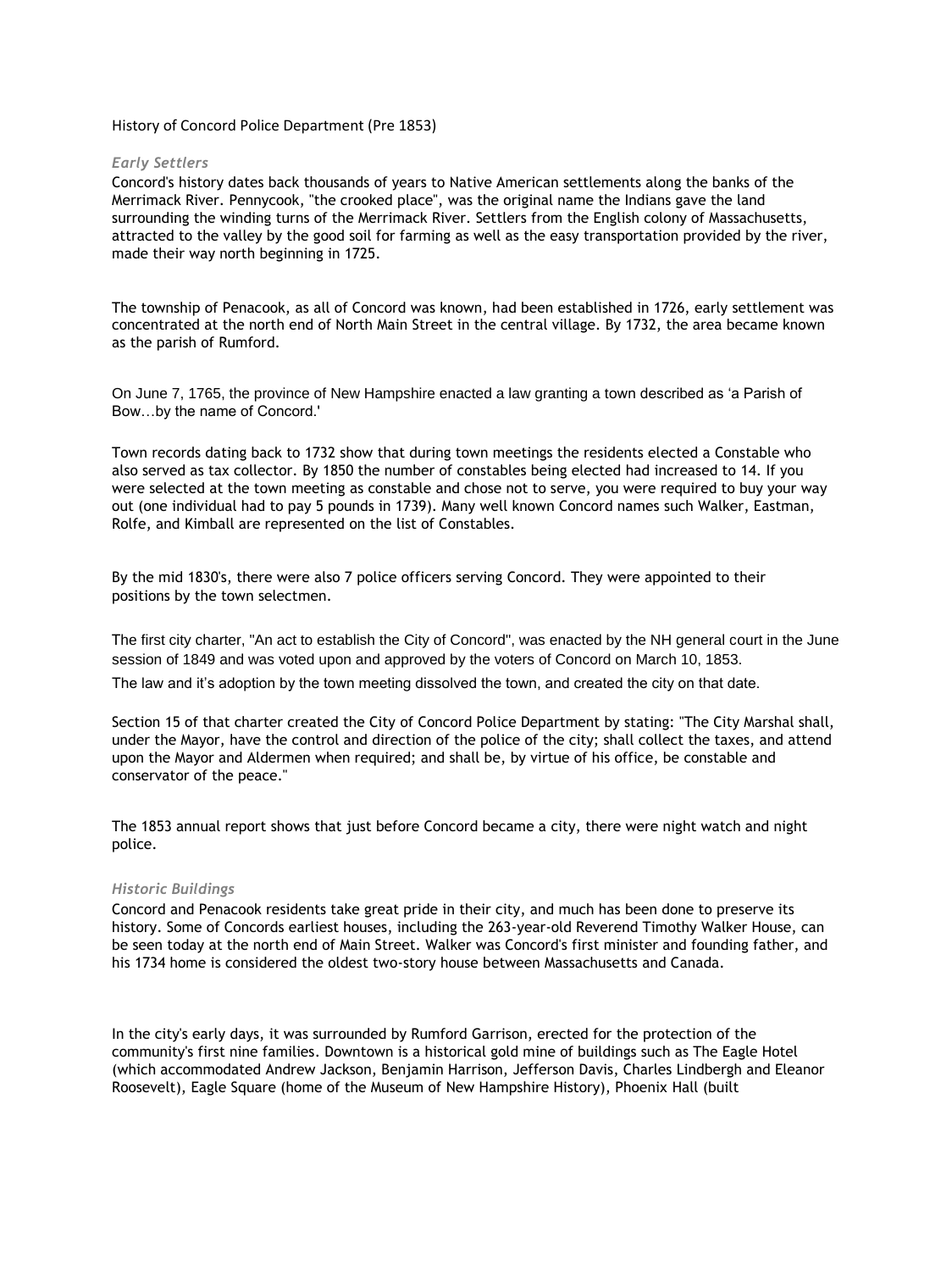on the spot where Abraham Lincoln spoke just prior to being elected president), New Hampshire State Library (the oldest of its kind in the nation), Bicentennial Square (a former 1890 police station), the First Baptist Church (its bell was made at Paul Revere's Foundry) and the First Church of Christ Scientist (opened five years after Baker Eddy moved to Concord from Bow in 1892).

#### *Seat of State Government*

In the years following the Revolutionary War, the city's central location made it a logical choice for the state capital and, in 1808, Concord was named the official seat of government. Today, the State House, built of local granite in 1819 by state prison inmates, is the oldest state capital in which the legislative branches meet in their original chambers.

### *Industries Leave Legacies*

Penacook's early industry included small lumber mills, a grist mill and a carding and cloth finishing mill that ushered in the woolen manufacturing industry that thrived in Penacook for nearly a hundred years. Other important industries to emerge included furniture manufacturing as well as electrical production and instrument manufacturing.

In the 19th Century, one of the city's best-known industries was carriage manufacturing. The Concord Coach, often seen in western movies and credited with opening the American West, was made here and one is on display at the Museum of New Hampshire History.

Granite quarrying earned the state its nickname, The Granite State. Local stone from nearby Rattlesnake Hill was used for the Library of Congress in Washington D.C. The quarry remains active and is still a major granite supplier.

History of Concord Police Department (Post 1853)

The City of Concord Police Department was officially created on March 10, 1853 by city charter. The original charter placed the duty of tax collection on the office of the City Marshal. The first three Marshal's of Concord performed that duty. An amendment to the city charter officially removed this responsibility in 1859.



The first police building for Concord was located on the west side of North Main Street (almost across from Phenix Hall), next to the L. Downing Carriage Manufacturers, makers of the stagecoaches that opened the west.. In the course of years leading up to1900 the salary of the Marshal increased from two hundred to twelve hundred dollars per annum.

Up to 1883 the whole police force never numbered more than nine, generally less. In that year, it consisted of the City Marshal, Assistant Marshal, three regular police and night watch. There were eighty special police appointed for the seven wards of the city, including twelve for the railroad.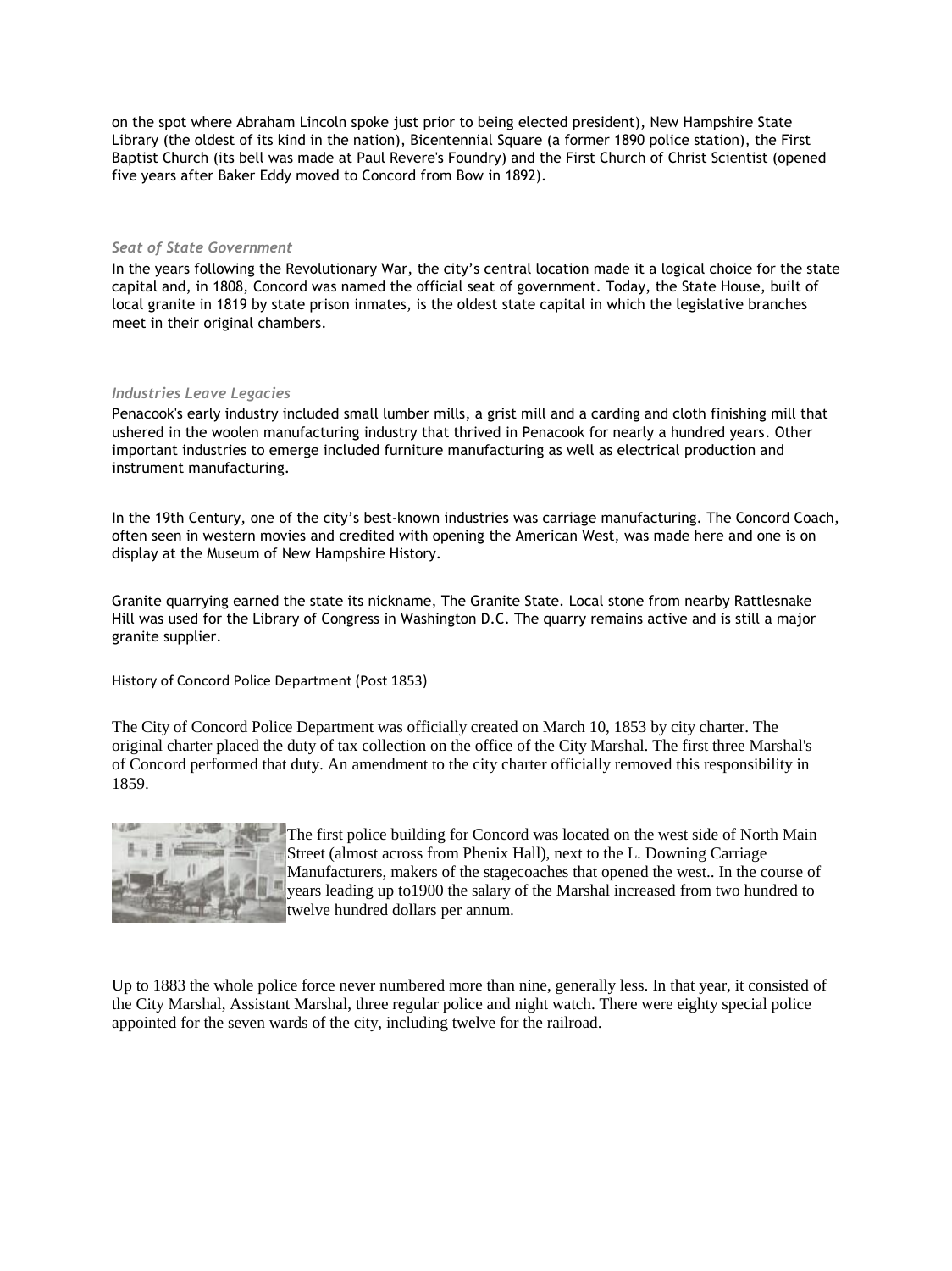This arrangement continued till 1889, though the personnel was somewhat changed, and the number of the police and night watch had increased by one. A uniformed police squad of fifteen, under the guidance of a captain, was created. The special police for the wards and the railroad was continued with the railroad picking up an additional four in number.



In 1890, the special police of the wards numbered one hundred, while, on the petition of the Concord  $\&$ Montreal Railroad Company, two hundred policemen were appointed for that corporation, and at its expense. This large, sometimes larger, supply of police was yearly made for the railroad until 1896.

The number of regular police and night watch, including the captain, rose from four 1888 to ten in 1892. In 1898 it became nine, and so remained through 1900.

In January, 1889, Mayor Stillman Humphrey said, "The uniforming of our patrolmen has met with universal approval, and will doubtless be continued. The special squad organized during the past year, which has done escort and other duty in this city and elsewhere, has won the hearty favor of all, at home and abroad, by it's gentlemanly bearing and excellent deportment."

In 1893, the Governor of the state created a board of three appointed commissioners to which was assigned the power of appointing or removing police officers. The commissioners were required to report quarterly to city council and annually to the Governor. During their first year, the commissioners issued a book of rules. The intent of the commission was to remove the police



departments from the domain of politics.

In 1899, Concord Mayor Martin took an opposing position and determined that the resident's of Concord should choose their police officers, and remove them when the occasion requires. His position was that the department would be more efficient under the control of the city than under a commission. *The Police Commission was officially abolished in 1909 by a charter change which created, in its place, a police* 

*department subject to the orders of the Mayor. It was reinstated in 1935 for a short period before being permanently abandoned.* 

In 1890, a modern two story police station was built on Warren Street. Later a smaller two story police sub-station was built in Penacook. *Today, the old Warren Street police station is a private restaurant where dinner is still served in the original holding cells. The station at the north end of the city now houses the Penacook branch of the public library.* 

"Police Signal Service" was a desideratum supplied in 1898, when a police telephone line with twelve boxes at convenient points was



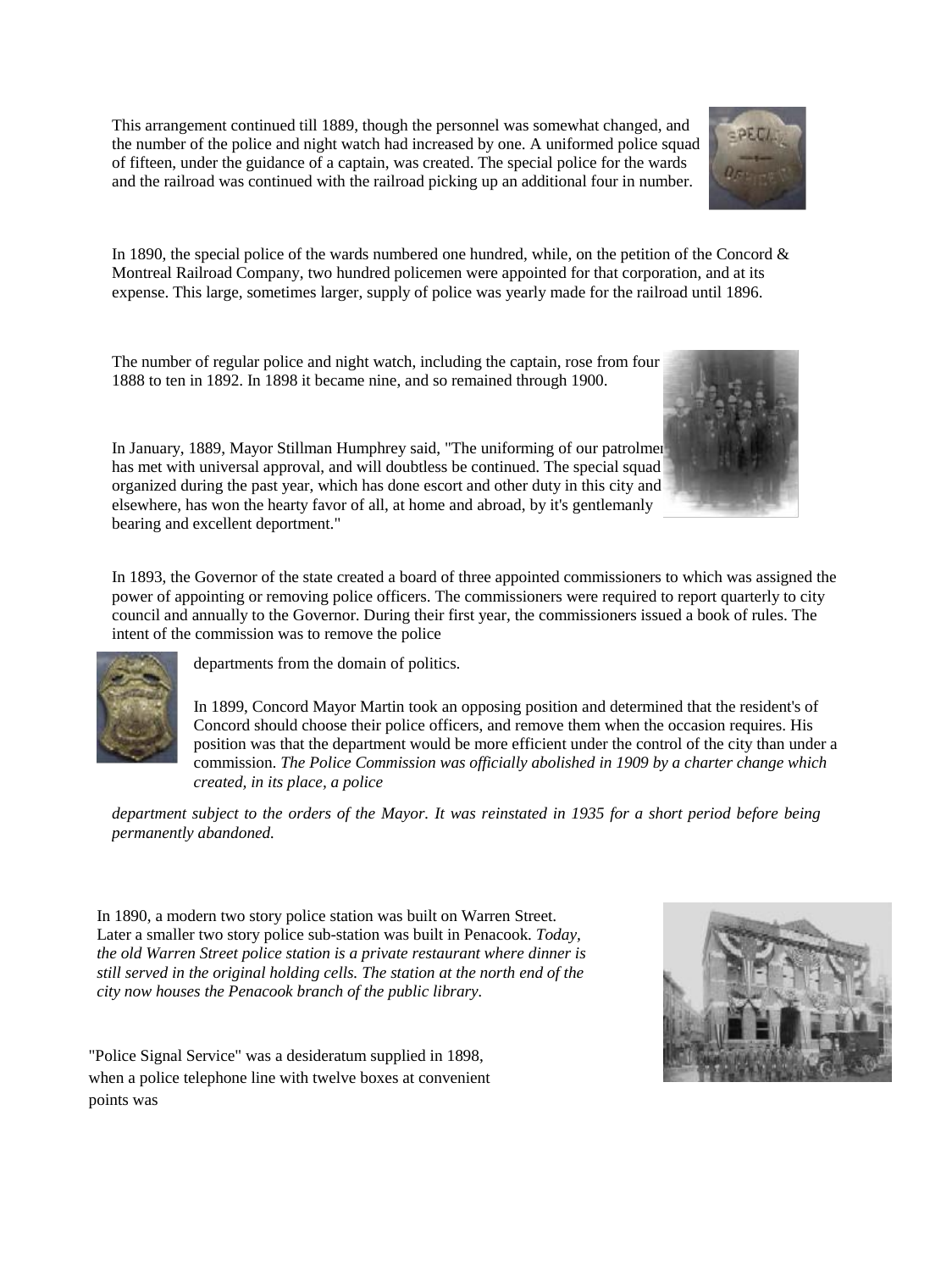constructed by the New England Telephone Company. The number of calls that were rung in by police . officers during the year 1900 was twenty-nine thousand three hundred, besides a large number of emergency calls.



During the period around 1909, the police equipment consisted of an ambulance, patrol wagon, light driving wagon, motorcycle, and horse. The horse was kept in a stable located on what was then Durgin Lane.

In 1913, City traffic laws were passed. Officer J. Edward Silva became the city's first traffic officer and his post was the intersection of Main and Pleasant Streets.

The use of horse drawn vehicles came to an end in 1914 with the purchase of a second-hand touring car. The first city police cruiser, added in 1924, was a five-passenger Overland touring car.

In 1922, the annual police budget was \$49,229 with \$10,229 being paid by the Boston & Maine Railroad yard for special police services.

In 1923, the police department reported among its accomplishments having conducted security checks on 907,155 doors over the course of the year.

In 1925, the Gamewell Company installed a new police signal system. An updated police and fire system was later installed in 1949. *The police Gamewell system remained functional until system removal in 2002*. By the following year, the title had changed from City Marshall to Chief of Police. At that time, the department had 20 full-time regular members.

In 1927, a switch board was installed to process calls.

1939 a two-way police communications system was installed.



In 1940, the department had 27 full-time regular members with a budget of \$64,077.

1942, the department, in its war effort, sharply curtailed its cruiser activity due to a shortage of gas and tires. The position of Inspector was created to investigate crimes



1944, the Concord Police Benevolent Association Boys' Club was formed to deter juvenile delinquency. This group would later develop into and become independent as the Concord Boys and Girls Club now located on Bradley Street.

1948, a new radio switchboard was installed, as well as a Dictaphone Electronic Belt Recording Device which recorded all radio, telephone, and call box communications. The department budget had increased to \$129,997.

1951, the department acquires the Acometer, a device which measured alcohol intoxication.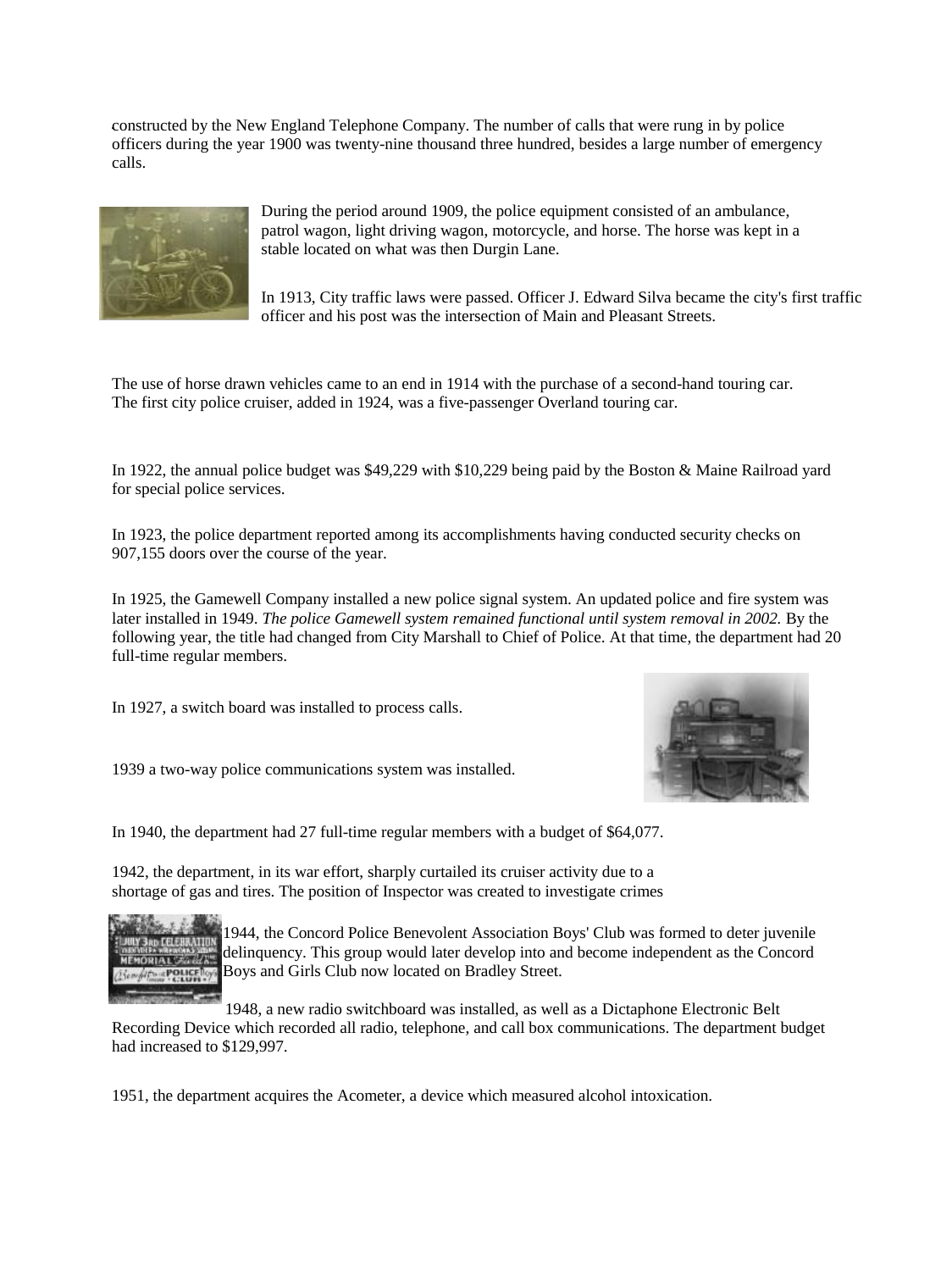1952, the department fleet had increased to four police cars, a limousine ambulance, a combination patrol and emergency wagon, a panel truck, and a three wheeled motorcycle.

1953, the first female police matron was hired to serve as a meter maid.

In 1954, the department had 43 full-time regular members with a budget of

\$170,852. 1960s, the police were still responsible for conducting the annual census. 1971, the

department had 45 full-time regular members with a budget of \$554,074.



1974, the department hired its first female police officer in a part-time capacity.

1975, the current police station headquarters was opened on 35 Green Street as a two story structure.

1976, the ambulance service was switched to the Fire Department, and a major reorganization of the department was undertaken.

1977, the Police Community Resources Unit was developed and initiated a number of programs designed to strengthen the police-community relationship.

1985, a third story was added onto police headquarters and was occupied early in 1986 by the administrative section of the department.

The 1990's and into the new millennium have continued to bring many changes to our organization. The department has increased to 80 full-time sworn members with an annual operating budget of approximately 6 million dollars. Many new specialties were introduced including such things as School Resource Officers, K-9, and bicycle patrol units.

March 10, 2003 the department celebrated it's 150th birthday as an incorporated city police department. To celebrate the event, the department commissioned a [Sesquicentennial Badge t](http://www.concordnh.gov/Police/sesquicentennial.asp)hat was worn by all sworn personnel during that year.

Department facilities have been refurbished, a modern digitalized communications system was installed, and the equipment currently provided is state of the art. The Concord Police Department remains well prepared to meet the challenges of the future.

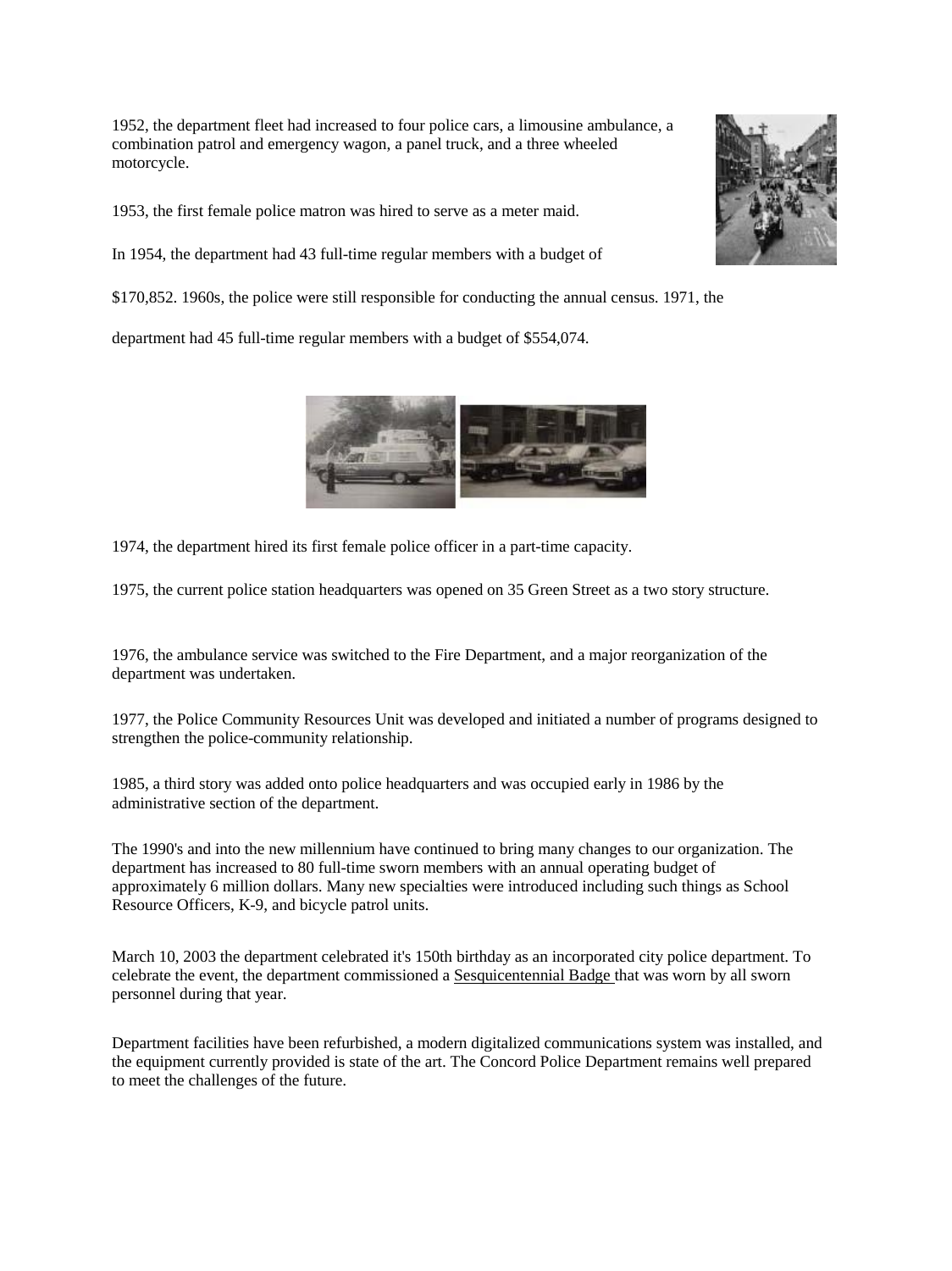The Concord Police Department is an agency proudly steeped in history and tradition. Visitors will find our station to be adorned with a variety of historic memorabilia. If you have any historical artifacts, photographs, or information concerning the Concord Police Department, the members of our history team encourage you to contact us at  $(603)$  225-8600 or b[y email.](mailto:police@concordpolice.com)



*Special Thanks to Sandra Lee of the Concord Public Library for all of her research efforts on behalf of the Concord Police Department.* 

Chiefs of Police

| John F. Duval<br>2011-2013        | Robert C. Barry<br>2007-2011   | Jerome K. Madden<br>2001-2007  | William J. Halacy<br>1998-2000 |
|-----------------------------------|--------------------------------|--------------------------------|--------------------------------|
| David G.<br>Walchak<br>1975-1997  | Walter H. Carlson<br>1956-1975 | Arthur W. McIsaac<br>1942-1956 | Victor I. Moore<br>1935-1942   |
| George S.<br>Kimball<br>1909-1935 | James E. Rand<br>1902-1909     | George S. Locke<br>1888-1902   |                                |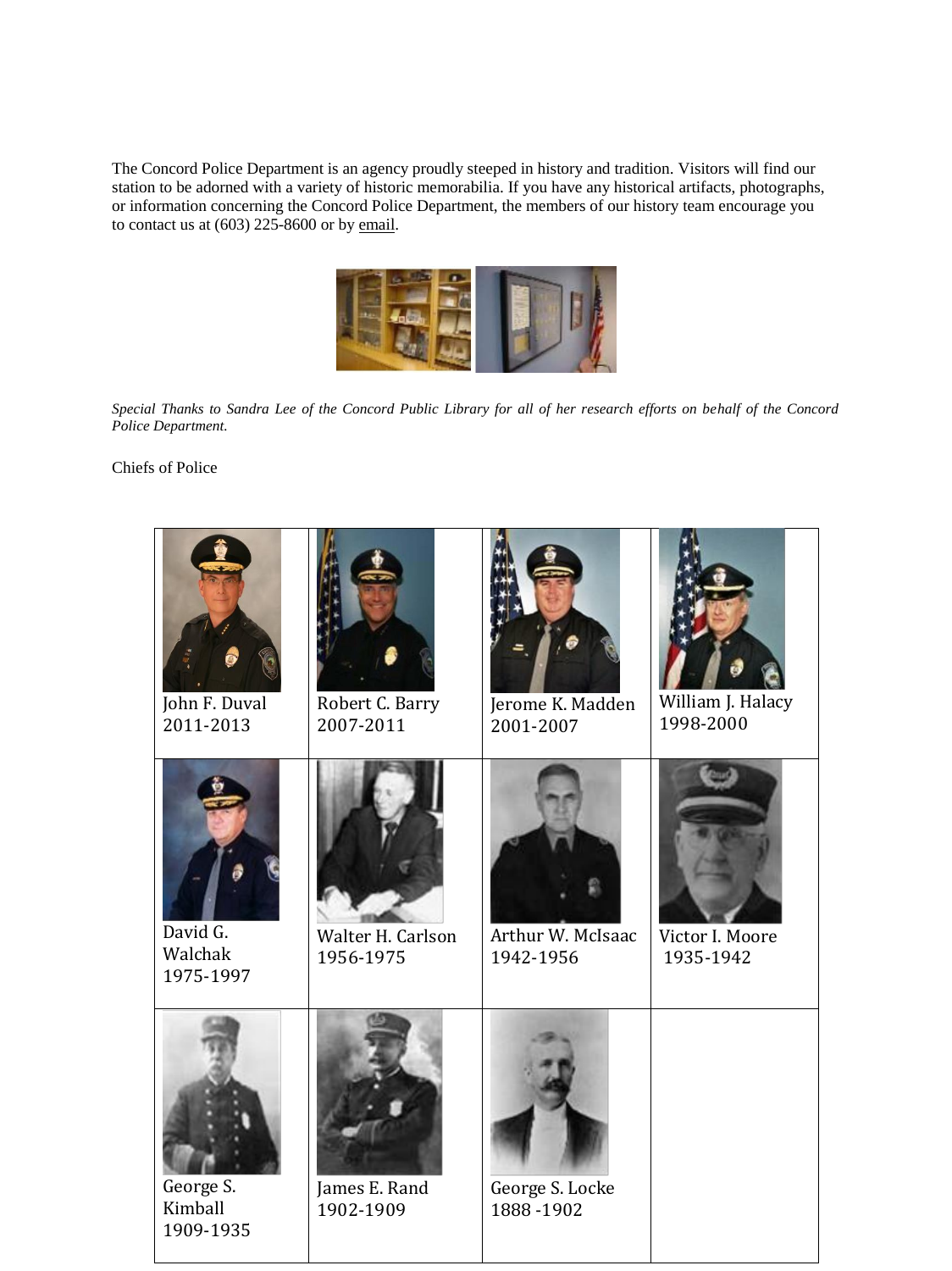# *Photographs not available:*

| John Connell          | 1870-1888 |
|-----------------------|-----------|
| William H. Buntin     | 1866-1867 |
| Jonathan L. Pickering | 1868-1869 |
|                       | 1863-1865 |
| John Kimball          | 1859-1863 |
| Nehemiah G. Ordway    | 1859      |
| Benjamin F. Gale      | 1855-1858 |
| Jonathan L. Cilley    | 1854      |
| John C. Pillsbury     | 1853      |
|                       |           |

## Historic Photos-Officers



Circa 1900s



1940s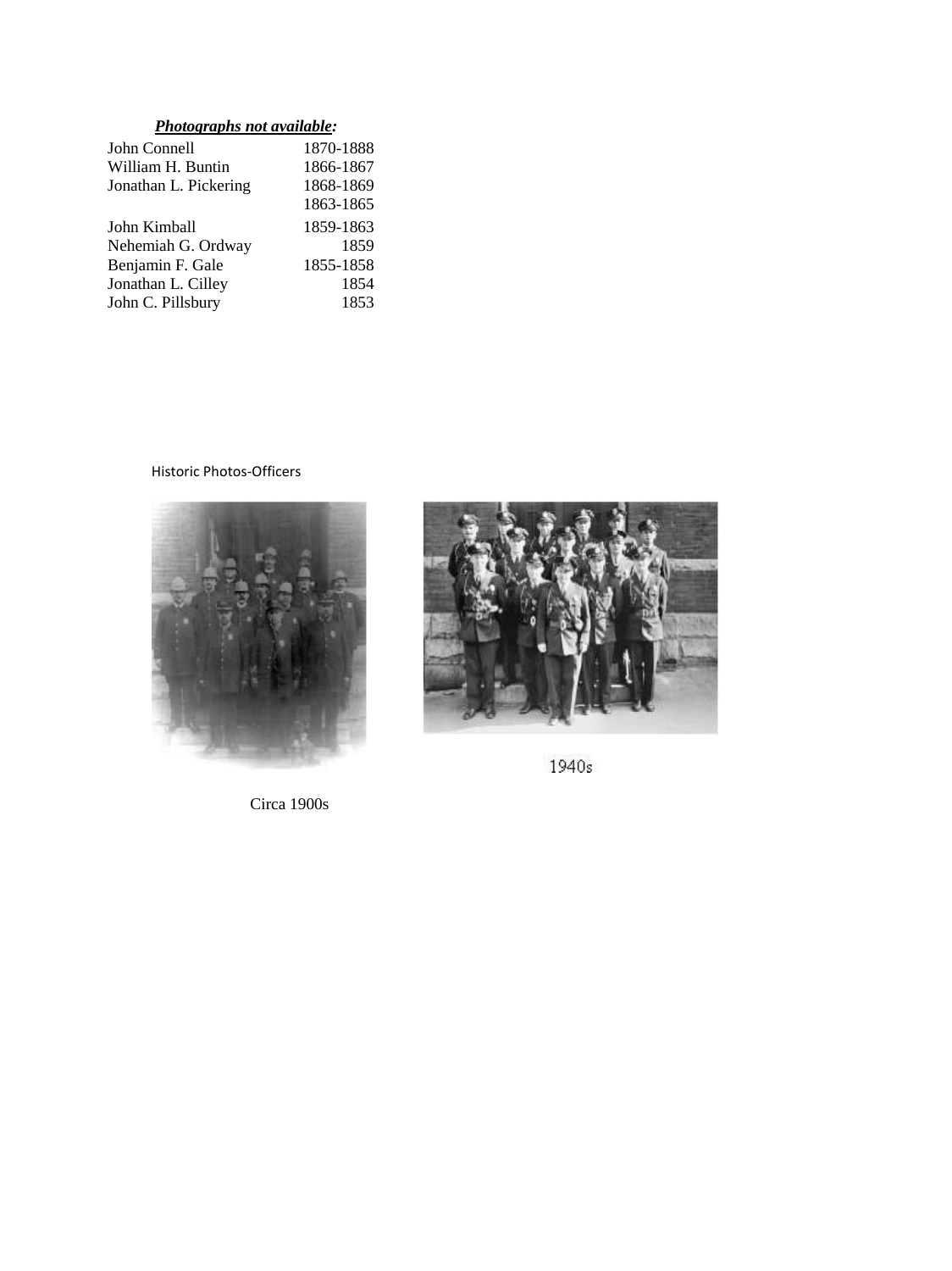

1950s 1950s





1970s

1960s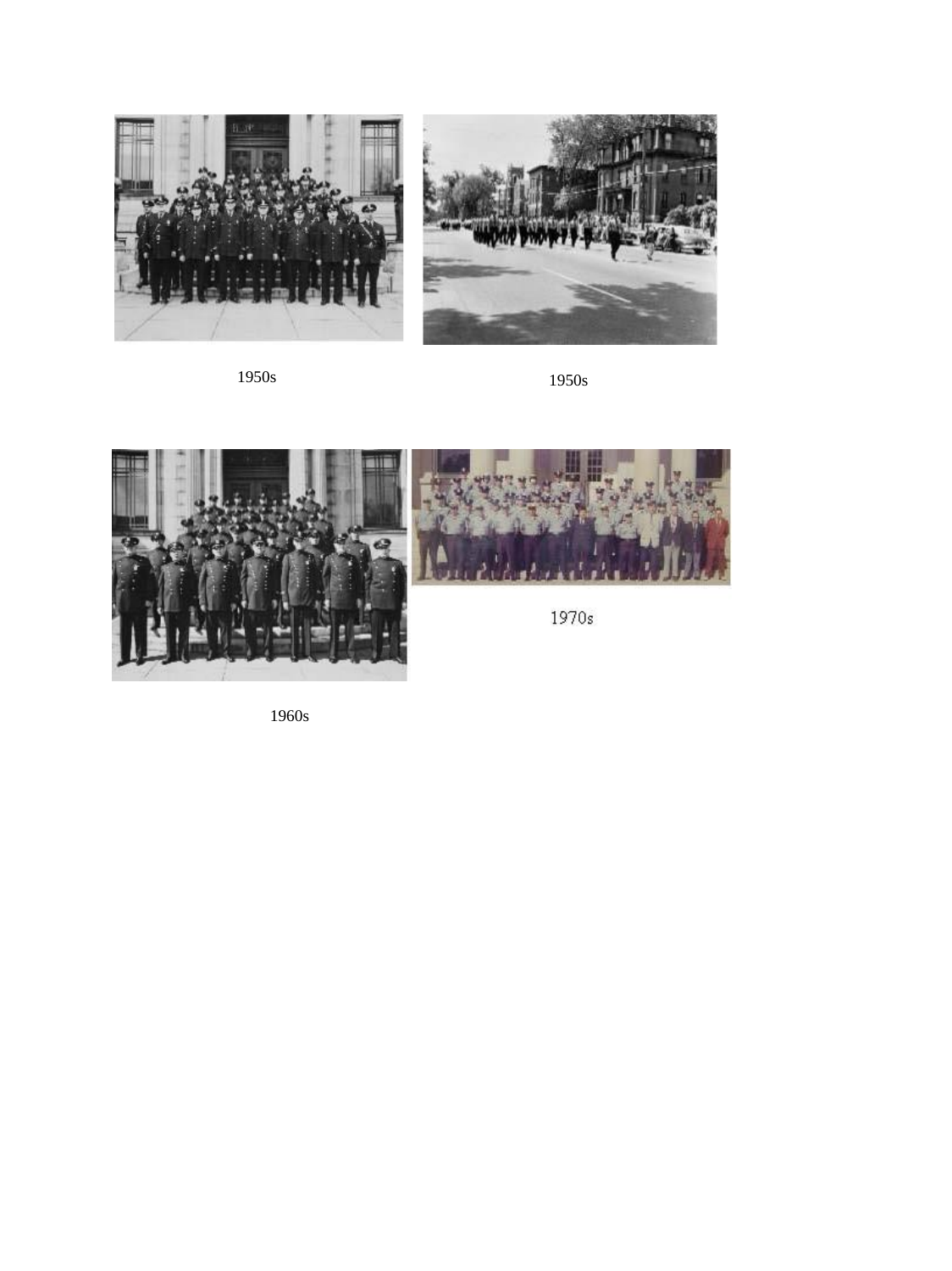



1980s



1990s



Our Nations 150th June 1915







Circa 1950 Mud Turtle, Long Pond (Worthern Muzzy)

Circa 1940s (Thomas Roy)